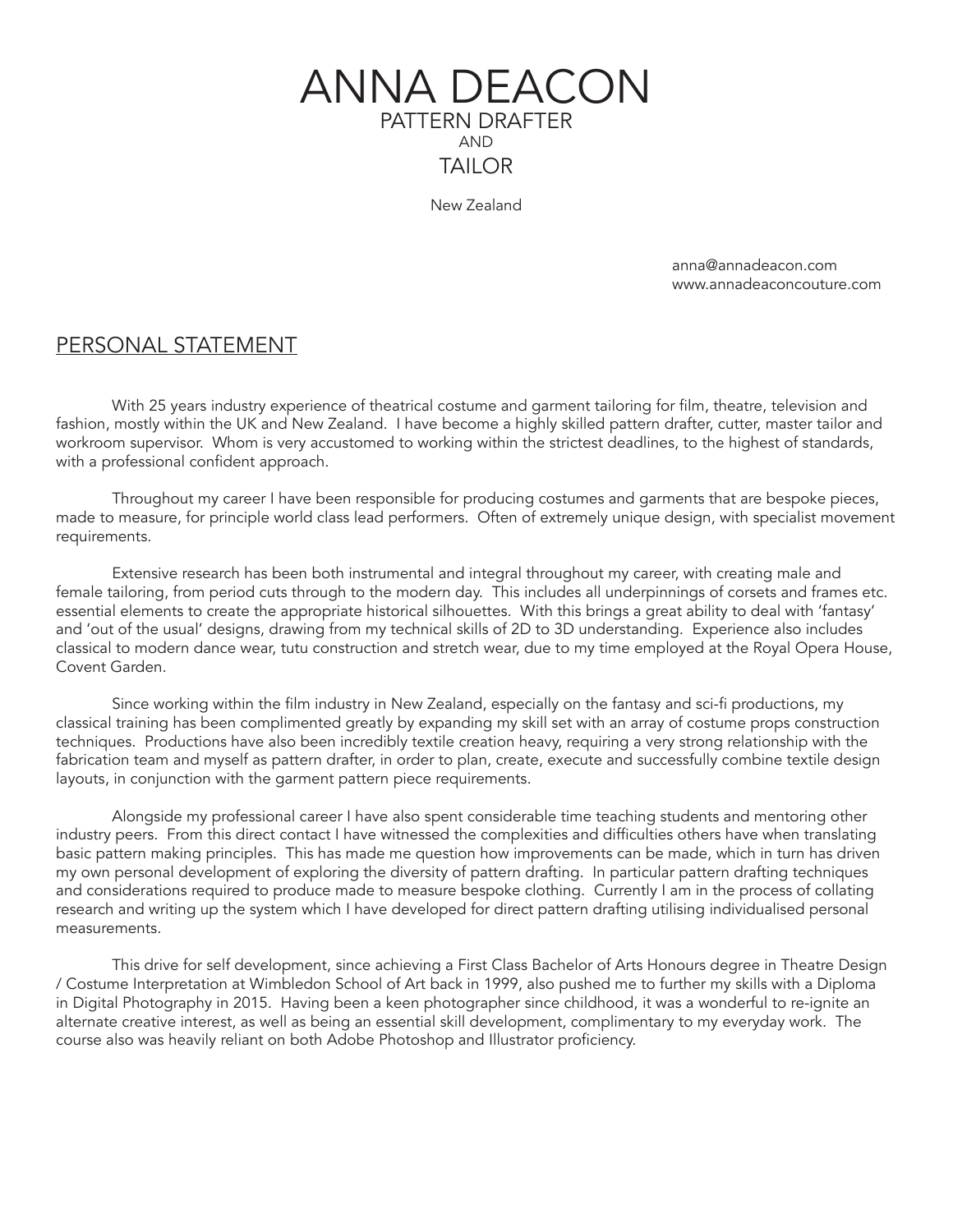## KEY WORK HISTORY

### NEW ZEALAND PRODUCTIONS 2007 - 2022

LORD OF THE RINGS **ALCORY CONTROLLY SERVICES** 1

AVATAR - Feature Films

MULAN - Feature Film February 2018 - October 2018 Leads Pattern Drafter / Cutter

MORTAL ENGINES **And Account Contract Contract Contract Contract Contract Contract Contract Contract Contract Contract Contract Contract Contract Contract Contract Contract Contract Contract Contract Contract Contract Contr** 

September 2015 - May 2016

TUTORING - FASHION DEGREE - Southern Institute of Technology

September 2010 - July 2013

LEGEND OF THE SEEKER THE SEEKER THE SERIES 1 & 2

UNDERWORLD 3 RISE OF THE LYCANS - Feature Film 2007 - 2008 Leads Pattern Drafter / Cutter

TUTORING - PRIVATE - Pattern Drafting Short Courses Feb 2022 - Current **Private tuition and mentoring** 

July 2019 - August 2021 Leads Pattern Drafter / Cutter

November 2018 - July 2019 Key Pattern Drafter / Cutter

ROMEO & JULIET **All Accord Contract Contract Contract Contract Contract Contract Contract Contract Contract Contract Contract Contract Contract Contract Contract Contract Contract Contract Contract Contract Contract Contra** July 2017 - August 2017 Principal Men's Pattern Drafter / Cutter

October 2016 - July 2017 Leads Costume Pattern Drafter / Cutter

PALISADE **Allace According to the COV** - TV Documentary (Trapeze Productions) August 2016 - October 2016 Workroom Supervisor and Key Pattern Drafter / Cutter

GHOST IN THE SHELL - Feature Film

September 2013 - 2016 Specialised Tutor. Practical skills tutor. Created the Costume papers

THE HOBBIT TRILOGY<br>September 2010 - July 2013 - All 3 Feature Films<br>Leads Pattern Drafter / Cutter

2008 - 2009 Leads Pattern Drafter / Cutter

# ANNA DEACON LIMITED NZ 2007 - 2022

Pattern Drafter / Cutter / Tailor / Teacher / Mentor

Upon relocating to New Zealand I have continued to work as a freelance pattern drafter / cutter and tailor for Film, TV and Theatre productions, as well as a pattern drafter and sampler for New Zealand based fashion designers. In addition to bespoke tailoring and couture dressmaking, specialized dance wear commissions have also played their part. Owning and operating a fully equipped workroom has also allowed me to teach private and group classes in pattern drafting, sewing skills and specialised techniques. My love of photography has also played a key role in my endeavours.

# FREELANCE COSTUMIER UK 1997 - 2007

Pattern Drafter / Cutter / Tailor

I maintained a freelance costume making career, alongside permanent employments at both Angels and The Royal Opera House. Working successfully both as an independent pattern drafter, cutter and tailor, as well as an assistant to others. Responsibility for seeing projects through from design discussion, development, pattern drafting, cutting, construction, fitting and finishing, led to building a work portfolio that includes numerous UK and International productions, Film, TV and Theatre.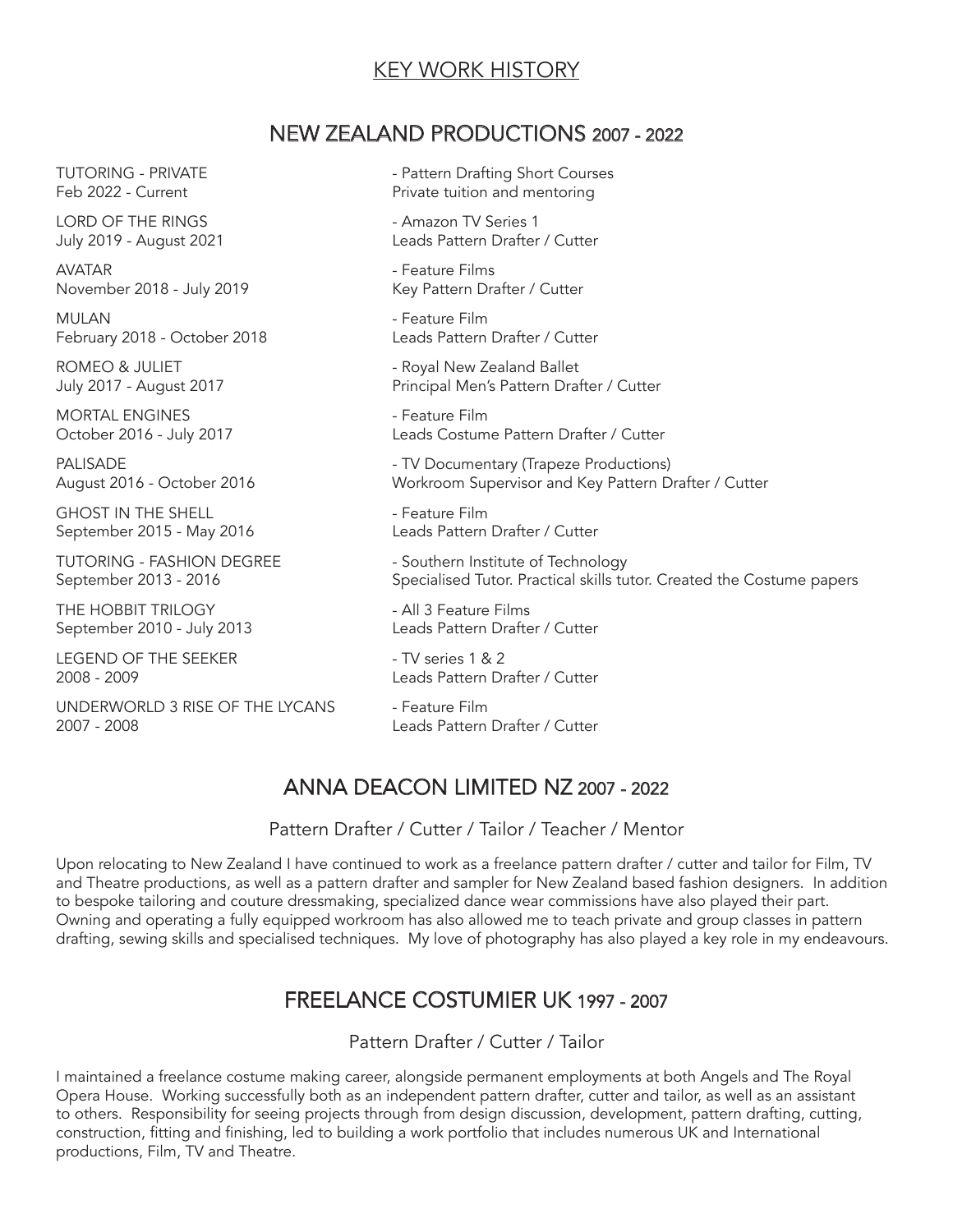# ANGELS THE COSTUMIERS UK 2006-2007

Head of Department for Wicked the musical UK & Germany March - October 2007

As HOD for both male and female tailoring, responsibility was held as principle drafter for creating and over-seeing the drafting of patterns, fittings and the construction of costumes, whilst managing a team of 20+. Managerial roles included providing timings for budgets to be set to, whilst ensuring work was of the highest standard and met agreed deadlines, recruitment, supervision, training, coaching and discipline of staff, all essential to maintain a productive and smooth running workroom. Creatively emphasis was focused on working closely with the designer to create the best possible interpretation of her ideas.

> Pattern Drafter / Cutter / Project Supervisor June 2006 - March 2007

This role undertook the realisation of costume requirements by pattern drafting, cutting, fitting and overseeing the construction of costumes for various Film, TV and Theatre productions. This was achieved by development of design realisation through meetings with the designers and production supervisors. Being in charge of the projects involved running the workroom by organizing distribution of work to team members and supervision of their costume making.

# ROYAL OPERA HOUSE COVENT GARDEN UK 2002 -2006

Assistant Head of Ladies Production Costume / Cutter January 2005 - June 2006

Providing assistance to the Head of the Ladies Production Costume in the running of the department and assuming responsibility for the department in their absence. An active role was taken in discussions with designers and production supervisors prior to pattern drafting, cutting, fitting and over-seeing the construction of costumes for the principle female Royal Opera and Royal Ballet artists. Key participation was also undertaken in the coaching, training, recruitment and discipline of staff when required.

### Senior Costumier Ladies Production Costume August 2002 - December 2004

Construction and tailoring of costumes for principle female artists of both the Royal Ballet and Royal Opera. This included the creation of dance wear (stretch, corset, tutu), period stays and frames, tailoring (soft and hard) using highly skilled construction techniques.

# **QUALIFICATIONS**

| 2012 - 2015 | Diploma in Digital Photography                                  | Southern Institute of Technology (NZ) |
|-------------|-----------------------------------------------------------------|---------------------------------------|
| 2006        | First Aid at Work                                               | <b>British Red Cross</b>              |
| 2005        | Management Skills Course                                        |                                       |
| 2003        | <b>Stretch Course</b>                                           | London College of Fashion             |
| 2003        | Lingerie Course                                                 | London College of Fashion             |
| 1999        | BA Honours (1st class)<br>Theatre Design/Costume Interpretation | Wimbledon School of Art               |
| 1996        | Art Foundation                                                  | University of Hertfordshire           |
| 1995        | Pre - Art Foundation                                            | St Albans Art College                 |
| 1995        | A Levels – Art and Theatre Studies                              |                                       |
| 1993        | Nine GCSEs                                                      |                                       |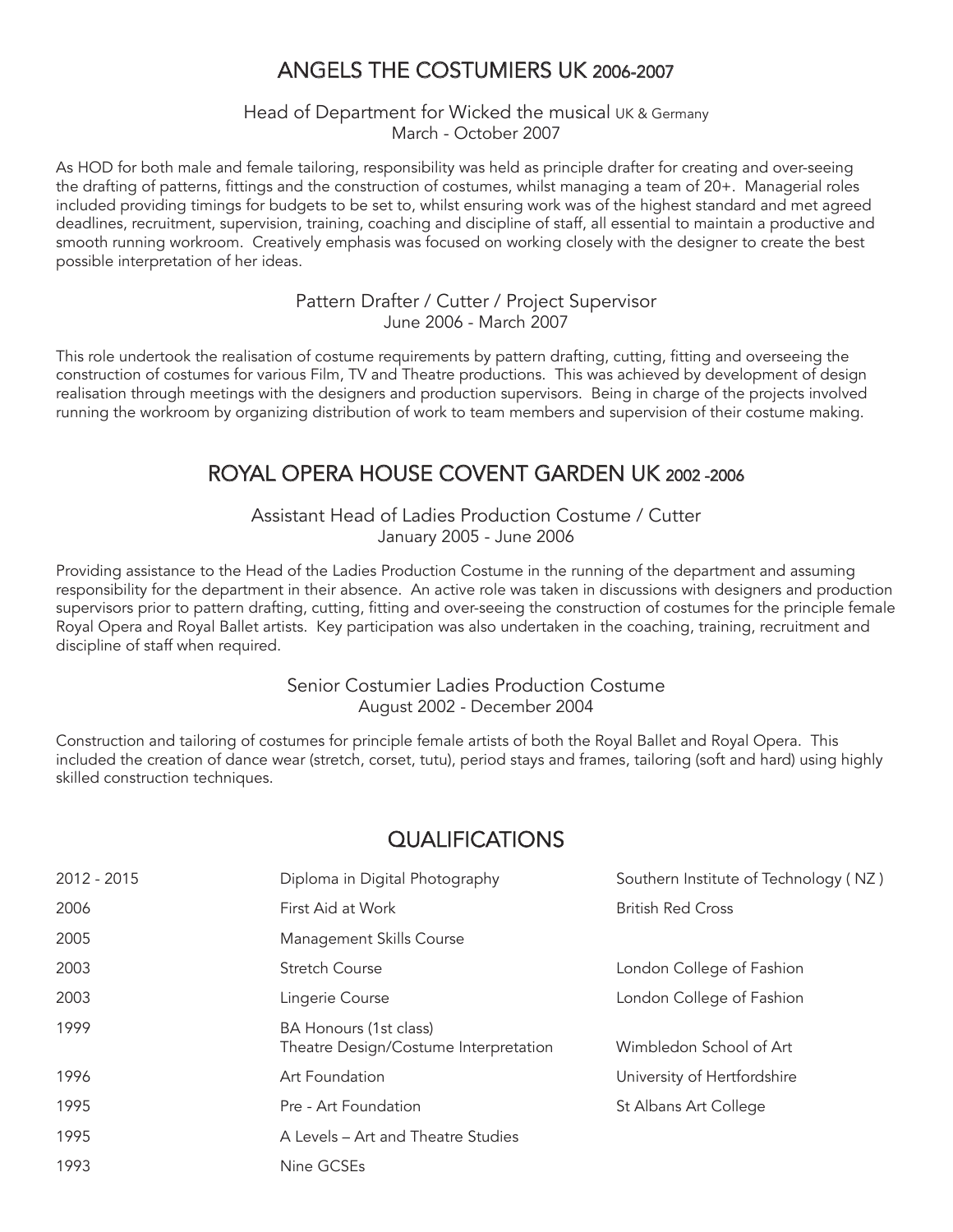### ANNA DEACON LIMITED NEW ZEALAND 2007 - 2022

| 2019 July - 2021 Aug  | Lord of the Rings                    | Feature Film         | <b>NZ</b> |
|-----------------------|--------------------------------------|----------------------|-----------|
| 2018 Nov - 2019 July  | Avatar                               | Feature Film         | <b>NZ</b> |
| 2018 Feb - 2018 Oct   | Mulan                                | Feature Film         | <b>NZ</b> |
| 2017 July - 2017 Aug  | Romeo & Juliet                       | Royal Ballet         | <b>NZ</b> |
| 2016 Oct - 2017 July  | Mortal Engines                       | Feature Film         | <b>NZ</b> |
| 2016 Aug - 2016 Oct   | Palisades                            | <b>TV Feature</b>    | NZ / USA  |
| 2015 Oct - 2016 July  | Ghost in the Shell                   | Feature Film         | <b>NZ</b> |
| 2014 - 2015           | Claire Bloom                         | Fashion Label        | <b>NZ</b> |
| 2010 Sept - 2013 July | Hobbit Trilogy                       | Feature Films        | <b>NZ</b> |
| 2010 Sept             | Sky TV Ad                            | TV.                  | <b>NZ</b> |
| 2010 July             | Spartacus Prequel                    | <b>TV</b>            | <b>NZ</b> |
| 2010 April            | Eddie Bauer Fashion Shoot            | Stills Photo Shoot   | <b>NZ</b> |
| 2010 - 2016           | Pole Fitness Wear                    | Fashion Label        | <b>NZ</b> |
| 2010                  | Stylish                              | <b>Fashion Label</b> | <b>NZ</b> |
| 2009 - 2015           | Jane Sutherland                      | Fashion Label        | <b>NZ</b> |
| 2009 - 2010           | Smith & Western                      | Fashion Label        | <b>NZ</b> |
| 2009                  | Juniper                              | Fashion Label        | <b>NZ</b> |
| 2009                  | 3 Bags Full                          | Kid's Fashion Label  | <b>NZ</b> |
| 2009                  | Rosalind Nelson                      | Fashion Label        | <b>NZ</b> |
| 2009                  | Scarlet & Victor                     | Kid's Fashion Label  | <b>NZ</b> |
| 2009 June             | Legend of the Seeker S2              | TV Walt Disney       | <b>NZ</b> |
| 2009 July             | This is Not My Life                  | TV                   | <b>NZ</b> |
| 2008 May - Oct        | Legend of the Seeker S1              | TV Walt Disney       | <b>NZ</b> |
| 2007 Nov - 2008 Feb   | Underworld 3: Rise of the Lycans     | Feature Film         | <b>NZ</b> |
|                       | ANGELS THE COSTUMIERS UK 2006 - 2007 |                      |           |
| 2007 March - Oct      | Wicked                               | Musical West End     | UK & DE   |
| 2007 March            | Mayerling                            | <b>ROH Ballet</b>    | UK        |
| 2007 Feb              | Kinda Transport                      | West End             | UK        |
| 2007 Feb              | Sense and Sensibility                | Feature Film         | UK        |
| 2007 Jan              | D-Notice                             | Feature Film         | UK        |
| 2007 Jan              | Capturing Mary                       | Feature Film         | UK        |
| 2007 Jan              | Sweeney Todd                         | Feature Film         | UK        |
| 2007 Jan              | Heartbeat                            | TV Granada           | UK        |
| 2006 Dec              | Sandy Toksvig                        | TV Sky               | <b>UK</b> |
| 2006 Oct              | Hans Klok 'Faster than Magic         | Dance                | Amsterdam |
| 2006 Sept             | Harry Potter 'Order of the Phoenix'  | Feature Film         | UK        |
| 2006 Sept             | The Other Boleyn Girl                | Feature Film         | UK        |
| 2006 Sept             | Heartbeat                            | TV Granada           | <b>UK</b> |
| 2006 Sept             | My Fair Lady                         | Van der Ende         | Amsterdam |
| 2006 Aug              | Wicked                               | West End             | UK        |
|                       |                                      |                      |           |

## ROYAL OPERA HOUSE COVENT GARDEN, LONDON UK 2002 - 2006

ROH ASSISTANT HEAD OF LADIES PRODUCTION COSTUME

| 2006 April | Sleeping Beauty                      | Royal Opera         | UK       |
|------------|--------------------------------------|---------------------|----------|
| 2006 Jan   | Onegin                               | Royal Opera         | UK       |
| 2006 Jan   | Il Re Pastore                        | Royal Opera         | UK       |
| 2006 Jan   | Le Figaro                            | Royal Opera         | UK       |
| 2005 Dec   | Il Barbiere Di Siviglia              | Royal Opera         | UK       |
| 2005 Dec   | Pinocchio                            | Royal Ballet        | UK       |
| 2005 Oct   | Fete Etrange                         | Royal Ballet        | UK       |
| 2005 June  | Three Footnotes for Ashton - Fantasy | Royal Ballet        | UK       |
| 2005 May   | Il Turco in Italia                   | Royal Opera         | UK       |
| 2005 April | Un Ballo in Maschera                 | Royal Opera         | UK       |
| 2005 Feb   | Cyrano de Bergerac                   | Royal Opera Co Prod | UK & USA |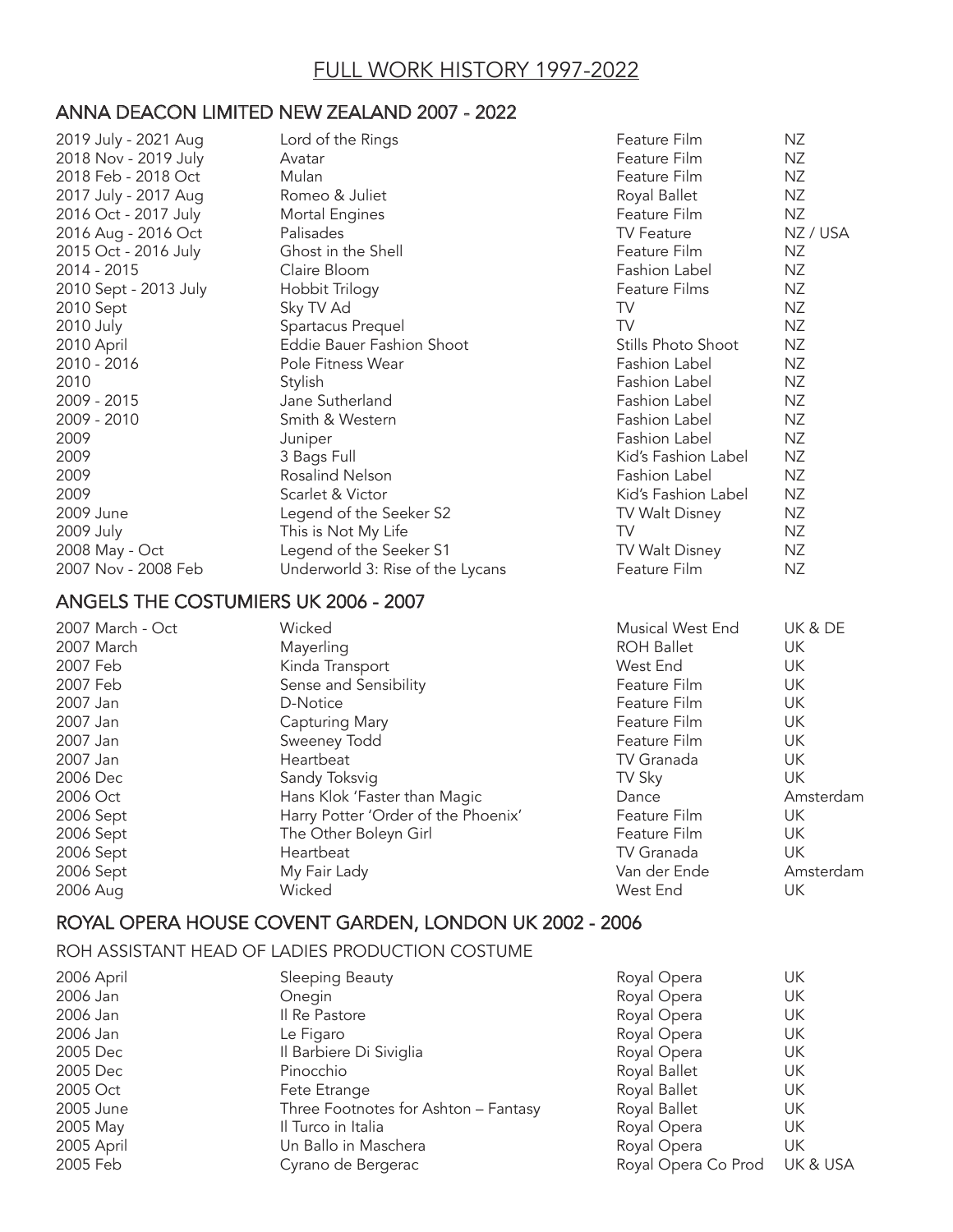#### ROH SENIOR COSTUMIER

| 2004 Nov   | Das Rheingold            | Royal Opera   | UK |
|------------|--------------------------|---------------|----|
| 2004 Sept  | Sylvia                   | Royal Ballet  | UK |
| 2004 June  | Soldiers Tale            | Royal Ballet  | UK |
| 2004 June  | Faust                    | Royal Opera   | UK |
| 2004 May   | Le Spectre de la Rose    | Royal Ballet  | UK |
| 2004 May   | Daphnis and Chloe        | Royal Ballet  | UK |
| 2004 April | The Rape of Lucretia     | Royal Opera   | UK |
| 2004 March | Lady Macbeth of Mtsenski | Royal Opera   | UK |
| 2004 Feb   | The Tempest              | Royal Opera   | UK |
| 2003 Nov   | Beauty and the Beast     | Birmingham RB | UK |
| 2003 Oct   | Orlando                  | Royal Opera   | UK |
| 2003 June  | Die Zauberflote          | Royal Opera   | UK |
| 2003 May   | Les Saisions             | Royal Ballet  | UK |
| 2003 April | Luisa Miller             | Royal Opera   | UK |
| 2003 March | Elektra                  | Royal Opera   | UK |
| 2003 March | Madame Butterfly         | Royal Opera   | UK |
| 2003 Feb   | Sleeping Beauty          | Royal Ballet  | UK |
| 2002 Dec   | Wind in the Willows      | Royal Ballet  | UK |
| 2002 Nov   | Sophie's Choice          | Royal Opera   | UK |
| 2002 Oct   | Western Symphony         | Birmingham RB | UK |
| 2002 Oct   | Gong                     | Royal Ballet  | UK |
| 2002 Sept  | Ariadne auf Naxos        | Royal Opera   | UK |

## OTHER EMPLOYMENT

| 2001 | <b>QE2 Cunard Cruise Liner</b> | TIK.    | On-board Wardrobe Supervisor        |
|------|--------------------------------|---------|-------------------------------------|
| 2001 | Wimbledon School of Art        | T IK.   | Tutor Costume Interpretation Course |
| 1998 | Royal Ballet, Copenhagen       | Denmark | Work experience (one month)         |
| 1997 | Jill Freud Summer Theatre      | - UK    | Costume Assistant                   |

## FREELANCE PATTERN DRAFTER / CUTTER AND TAILOR UK 1999 - 2007

#### FILM

| 2001 Aug          | The Gathering                        | Feature Film | UK        |
|-------------------|--------------------------------------|--------------|-----------|
| 2001 June         | Four Feathers                        | Feature Film | UK        |
| 2000 July         | <b>War Brides</b>                    | Feature Film | UK        |
| 1999 May          | James Bond 'The World is Not Enough' | Feature Film | <b>UK</b> |
| <b>TELEVISION</b> |                                      |              |           |
| 2000 March        | Urban Gothic                         | Channel 4    | UK        |
| 1999 Oct          | The Railway Children                 | <b>BBC</b>   | UK        |
| 1999 Sept         | It's a Knock Out                     | <b>BBC</b>   | UK        |
| 1999 Sept         | Chuckle Vision                       | <b>BBC</b>   | <b>UK</b> |
| 1999 June         | The Scarlet Pimpernel                | <b>BBC</b>   | UK        |
| <b>MUSICALS</b>   |                                      |              |           |
| 2006 October      | Aida                                 |              | Germany   |
| 2006 Sept         | Dirty Dancing                        | West End     | UK        |
| 2006 Sept         | Spamolot                             | West End     | UK        |
| 2006 Jan          | Dirty Dancing                        |              | Germany   |
| 2005 Oct          | Aida                                 |              | Germany   |
| 2005 May          | Far Pavilions                        | West End     | UK.       |
| 2004 Oct          | Aida                                 |              | Germany   |
| 2004 Sept         | Mary Poppins                         | West End     | UK        |
| 2003 Sept         | Aida                                 |              | Germany   |
| 2002 Nov          | Chicago                              | West End     | UK.       |
| 2002 April        | We Will Rock You                     | West End     | UK        |